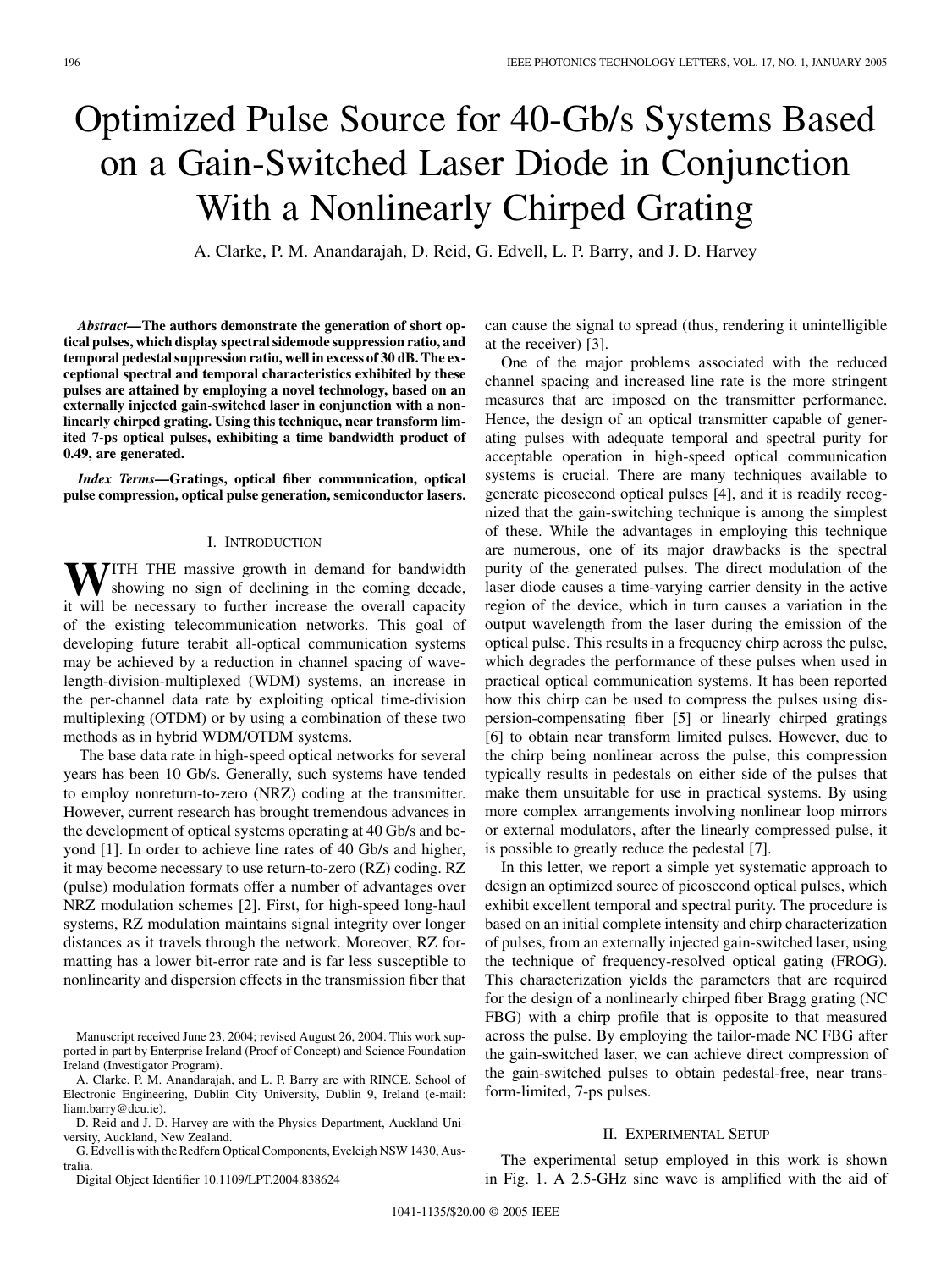

Fig. 1. Experimental setup for the generation of compressed externally injected gain-switched optical pulses.



Fig. 2. Intensity and chirp of optical pulses from the externally injected gain-switched laser.

a high-power radio-frequency amplifier. A bias tee was then used to combine the electrical signal  $(\sim 25$  dBm) with a dc bias (11.3 mA) to enable gain switching of a commercially available distributed feedback (DFB) laser contained within a hermetically sealed high-speed package. The resulting pulses generated were at a wavelength of 1549.35 nm. Wavelength tunablility of the laser mode could be achieved by temperature controlling the diode.

To overcome the poor sidemode suppression ratio (SMSR  $\sim$ 15 dB) and timing jitter (4 ps) of the gain-switched pulses, we use external injection from a second DFB (2) laser (via an optical circulator) biased at 23.5 mA. A polarization controller was also used to ensure that the light being fed back was aligned with the optical axis of the laser. The injected power was measured to be about 13 dBm after taking into account the losses incurred in the optical injection path. The external light injection improves the SMSR to around 30 dB and reduces the timing jitter to  $1$  ps (as measured using an Agilent Digital Communications Analyzer). The generated pulses can then be characterized using an optical spectrum analyzer, a high-speed oscilloscope in conjunction with a 50-GHz p-i-n detector, and also a FROG measurement system [[8](#page-2-0)]. From the FROG measurement, we can accurately characterize the intensity and chirp profile across the optical pulses from the gain-switched laser with external



Fig. 3. Reflection and group delay profiles of nonlinearly chirped fiber grating.

injection (as shown in Fig. 2). We can clearly see how the frequency chirp becomes nonlinear in the wings of the 16-ps pulse generated, due to the gain-switching mechanism.

We subsequently use the measured nonlinear chirp across the pulse to design and fabricate an NC FBG with a chirp profile opposite to that measured across the pulse. The reflective and group delay profiles of the fabricated filter are shown in Fig. 3. We also fabricated a linearly chirped fiber grating which had a chirp profile that was opposite to a linear approximation of the chirp across the gain-switched pulse. By placing the fiber gratings after the gain-switched laser (with external injection), we subsequently characterize the pulse compression in the fiber gratings using the FROG measurement technique.

### III. RESULTS AND DISCUSSION

Fig. 4(a) and (b), respectively, shows the measured intensity and chirp profile of the gain-switched optical pulses after compression with the linearly and nonlinearly chirped fiber gratings. In both cases, we can see that the gratings have eliminated any frequency chirp across the center of the pulses. However, when the linearly chirped grating is used, we can clearly see how the nonlinearity of the chirp directly from the gain-switched laser results in significant pedestals on the leading and trailing edge of the pulse. These pedestals, which are around 23 dB down from the peak of the pulse, would clearly pose significant problems (through intersymbol interference) for the use of these pulses in 40-Gb/s OTDM systems [\[9](#page-2-0)].

When the nonlinearly chirped fiber grating is employed, the pedestal is completely eliminated on one side of the pulse and reduced to around 32 dB down from the peak of the pulse on the other side. The slight imperfection in the compression can be attributed to the fabricated nonlinearly chirped grating not being a perfect match to compensate the chirp of the gain-switched pulse. In both cases (linear and nonlinear grating), the duration of the compressed pulse is around 7 ps, compared with 16-ps pulsewidth directly from the gain-switched source. However, the nonlinearly chirped grating is vital for ensuring a high level of pedestal suppression.

The spectrum of the generated optical pulses as measured using an optical spectrum analyzer, in addition to the nonaveraged oscilloscope trace of the detected pulse (after the nonlinear